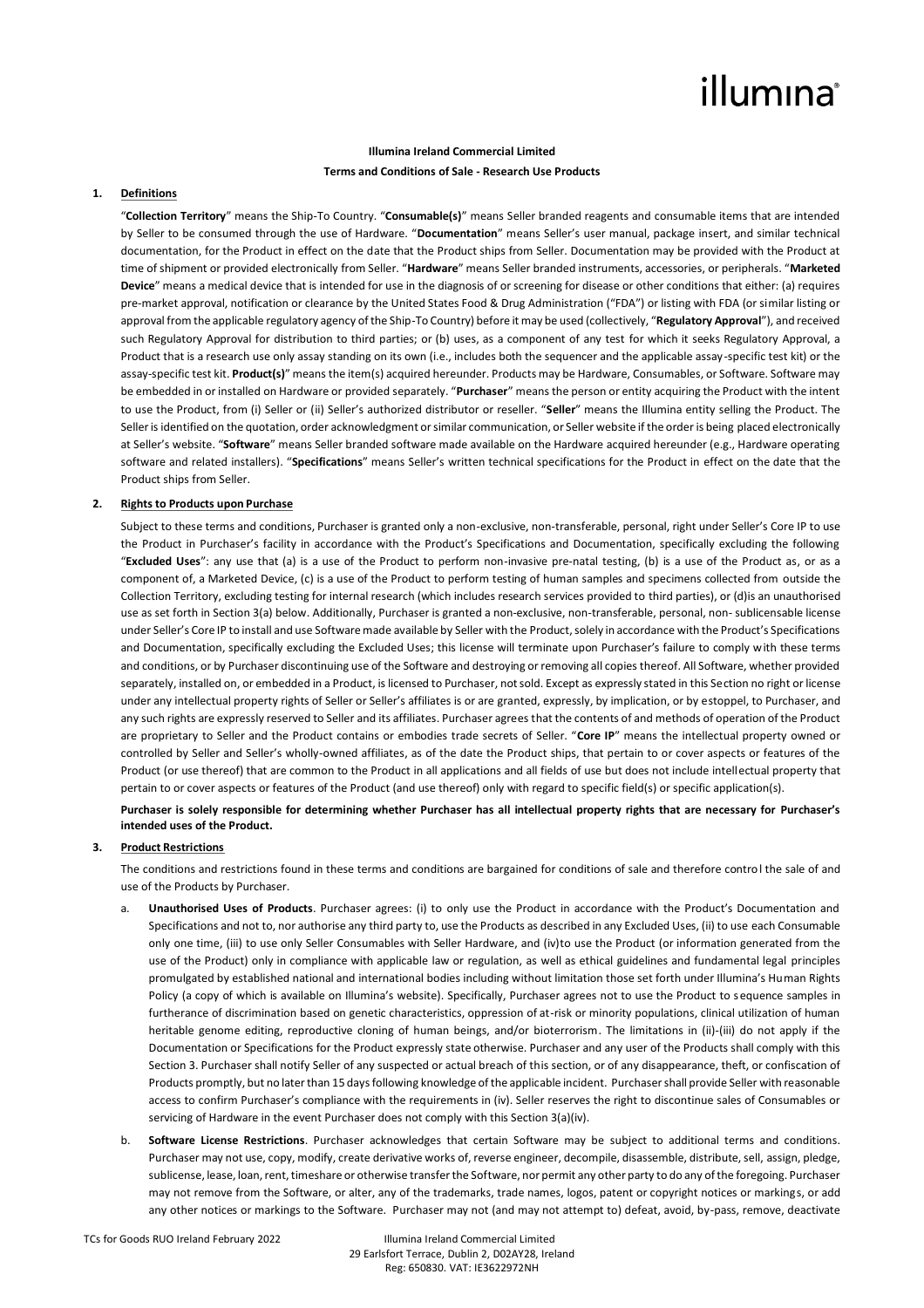or otherwise circumvent any protection mechanisms in the Software including without limitation any such mechanism used to restrict or control the functionality of the Software.

c. **Third Party Code**. Purchaser acknowledges that certain Software may be subject to additional terms and conditions. To the extent third party code is included in Software and any term or condition of a third party license applicable to such third party code directly conflicts with the terms and conditions set forth herein, the applicable term(s) or condition(s) of that third party license will be applicable only to that third party code and only to the extent necessary to remove the conflict.

### **4. Regulatory**

The Product is labeled "For Research Use Only. Not for use in diagnostic procedures" or with a similar labeling statement. Purchaser acknowledges that (i) the Product has not been approved, cleared, or licensed by the United States Food and Drug Administration or any other regulatory entity whether foreign or domestic for any specific intended use, whether research, commercial, diagnostic, or otherwise, and (ii) Purchaser must ensure it has any regulatory approvals that are necessary for Purchaser's intended uses of the Product.

Illumina intends that its products be used only in a lawful and ethical manner. Purchaser agrees to comply with all applicable laws, regulations, and ethical guidelines promulgated by established national and international ethical bodies when using, maintaining, and disposing of the Product and the information generated from the use of the Product.

#### **5. Limited Liability**

**TO THE EXTENT PERMITTED BY LAW, IN NO EVENT SHALL SELLER OR ITS SUPPLIERS BE LIABLE TO PURCHASER OR ANY THIRD PARTY FOR COSTS OF PROCUREMENT OF SUBSTITUTE PRODUCTS OR SERVICES, LOST PROFITS, DATA OR BUSINESS, OR FOR ANY INDIRECT, SPECIAL, INCIDENTAL, EXEMPLARY, CONSEQUENTIAL, OR PUNITIVE DAMAGES OF ANY KIND ARISING OUT OF OR IN CONNECTION WITH, WITHOUT LIMITATION, THE SALE OF THE PRODUCT, ITS USE, SELLER'S PERFORMANCE OR ANY OF THESE TERMS AND CONDITIONS, HOWEVER ARISING OR CAUSED AND ON ANY THEORY OF LIABILITY (WHETHER IN CONTRACT, TORT (INCLUDING NEGLIGENCE), STRICT LIABILITY OR OTHERWISE).**

**TO THE EXTENT PERMITTED BY LAW, SELLER'S TOTAL AND CUMULATIVE LIABILITY TO PURCHASER OR ANY THIRD PARTY ARISING OUT OF OR IN CONNECTION WITH THESE TERMS AND CONDITIONS, INCLUDING WITHOUT LIMITATION, THE PRODUCT (INCLUDING USE THEREOF) AND SELLER'S PERFORMANCE, WHETHER IN CONTRACT, TORT (INCLUDING NEGLIGENCE), STRICT LIABILITY OR OTHERWISE, SHALL IN NO EVENT EXCEED THE AMOUNT PAID TO SELLER FOR THE PARTICULAR PRODUCT CONTAINED IN THE PARTICULAR ORDER THAT DIRECTLY CAUSED THE LIABILITY.**

#### **6. Limitations on Warranties**

**TO THE EXTENT PERMITTED BY LAW AND SUBJECT TO THE EXPRESS PRODUCT WARRANTY MADE IN THESE TERMS AND CONDITIONS SELLER MAKES NO (AND EXPRESSLY DISCLAIMS ALL) WARRANTIES, EXPRESS, IMPLIED OR STATUTORY, WITH RESPECT TO THE PRODUCT, INCLUDING WITHOUT LIMITATION, ANY IMPLIED WARRANTY OF MERCHANTABILITY, FITNESS FOR A PARTICULAR PURPOSE, NONINFRINGEMENT, OR ARISING FROM COURSE OF PERFORMANCE, DEALING, USAGE OR TRADE. WITHOUT LIMITING THE GENERALITY OF THE FOREGOING, SELLER MAKES NO CLAIM, REPRESENTATION, OR WARRANTY OF ANY KIND AS TO THE UTILITY OF THE PRODUCT FOR PURCHASER'S INTENDED USES.**

#### **7. Product Warranty**

All warranties are personal to the Purchaser and may not be transferred or assigned to a third-party, including an affiliate of Purchaser. All warranties are facility specific and do not transfer if the Product is moved to another facility of Purchaser, unless Seller conducts such move. The warranties described in these terms and conditions exclude any stand-alone third party goods that may be acquired or used with the **Products** 

- **a. Warranty for Consumables**. Seller warrants that Consumables, other than custom Consumables, will conform to their Specifications until the later of (i) 3 months from the date of shipment from Seller, or (ii) any expiration date or the end of the shelf-life pre-printed on such Consumable by Seller, but in either event, no later than 12 months from the date of shipment. With respect to custom Consumables (i.e., Consumables made to specifications or designs made by Purchaser or provided to Seller by, or on behalf of, Purchaser), Seller only warrants that the custom Consumables will be made and tested in accordance with Seller's standard manufacturing and quality control processes. Seller makes no warranty that custom Consumables will work as intended by Purchaser or for Purchaser's intended uses.
- **b. Warranty for Hardware**. Seller warrants that Hardware, other than Upgraded Components, will conform to its Specifications for a period of 12 months after its shipment date from Seller unless the Hardware includes Seller provided installation in which case the warranty period begins on the date of installation or 30 days after the date the Hardware was delivered, whichever occurs first ("**Base Hardware Warranty**"). "**Upgraded Components**" means Seller provided components, modifications, or enhancements to Hardware provided pursuant to the Base Hardware Warranty. Seller warrants that Upgraded Components will conform to their Specifications for a period of 90 days from the date the Upgraded Components are provided by Seller. Upgraded Components do not extend the Base Hardware Warranty unless the upgrade was conducted by Seller at Seller's facilities in which case the upgraded Hardware shipped to Purchaser comes with a new Base HardwareWarranty.
- **c. Exclusions from Warranty Coverage**. The foregoing warranties do not apply to the extent a non-conformance is due to (i) abuse, misuse, neglect, negligence, accident, improper storage, or use contrary to the Documentation or Specifications, (ii) use that is an Excluded Use, (iii) improper handling, installation, maintenance, or repair (other than if performed by Seller's personnel), (iv) unauthorised alterations, (v) Force Majeure events, or (vi) use with a third party's good (unless the Product's Documentation or Specifications expressly state such third party's good is for use with the Product).
- **d. Procedure for Warranty Coverage**. In order to be eligible for repair or replacement under this warranty Purchaser must (i) promptly contact Seller's support department to report the non-conformance, (ii) cooperate with Seller in confirming or diagnosing the nonconformance, and (iii) return the Product, transportation charges prepaid to Seller following Seller's instructions or, if agreed by Seller and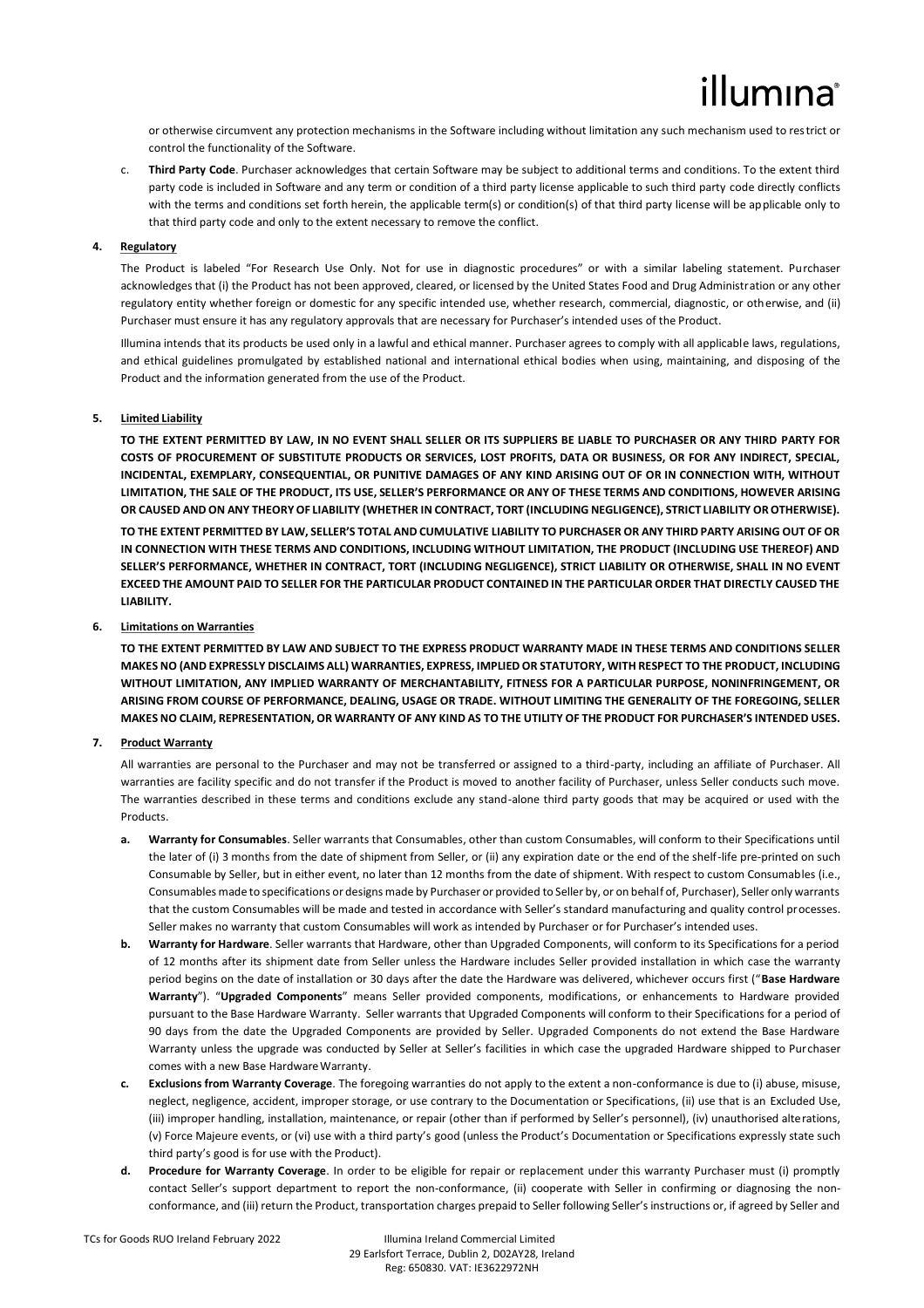# lumına

Purchaser, grant Seller's authorised repair personnel access to the Product in order to confirm the non-conformance and make repairs.

**e. Sole Remedy under Warranty**. Seller will, at its option, repair or replace non-conforming Product that is covered by this warranty, provided that Seller can reasonably identify and confirm such nonconformance. The warranty period for repaired or replaced Consumables is 90 days from the date of shipment, or the remaining period on the original Consumables warranty, whichever is later. Hardware may be repaired or replaced with functionally equivalent, reconditioned, or new Hardware or components (if only a component of Hardware is non-conforming). If the Hardware is replaced in its entirety, the warranty period for the replacement is 90 days from the date of shipment or the remaining period on the original Hardware warranty, whichever is later. If only a component is being repaired or replaced, the warranty period for such component is 90 days from the date of shipment or the remaining period on the original Hardware warranty, whichever ends later. The preceding states Purchaser's sole remedy and Seller's sole obligations under the warranty.

#### **8. Indemnification**

- **a. Indemnification by Seller**. Subject to these terms and conditions, including without limitation, the Exclusions to Seller's Indemnification Obligations (Section 8(b) below), the Conditions to Indemnification Obligations (Section 8(d) below), Seller shall (i) defend, indemnify and hold harmless Purchaser against any third-party claim or action alleging that the Product when used in accordance with these terms and conditions infringes the valid and enforceable intellectual property rights of a third party, and (ii) pay all settlements entered into, and all final judgments and costs (including reasonable legal fees) awarded against Purchaser in connection with such infringement claim. If the Product or any part thereof, becomes, or in Seller's opinion may become, the subject of an infringement claim, Seller shall have the right, at its option, to (A) procure for Purchaser the right to continue using the Product, (B) modify or replace the Product with a substantially equivalent non-infringing substitute, or (C) require the return of the Product and terminate the rights, license, and any other permissions provided to Purchaser with respect to the Product and refund to Purchaser the depreciated value (as shown in Purchaser's official records) of the returned Product at the time of such return; provided that, no refund will be given for used-up or expired Consumables. This Section states the entire liability of Seller for any infringement of third party intellectual property rights.
- **b. Exclusions to Seller Indemnification Obligations**. For the avoidance of doubt, Seller has no obligation to defend, indemnify or hold harmless Purchaser for any infringement claim to the extent such infringement arises from: (i) use of the Product in any manner or for any Excluded Use, (ii) use of the Product in any manner not in accordance with the rights expressly granted to Purchaser under these terms and conditions, (iii) use of the Product in combination with any third party products, materials, or services (unless the Product's Documentation or Specifications expressly state such third party's good is for use with the Product), (iv) use of the Product to perform any assay or other process not supplied by Seller, (v) Seller's compliance with specifications or instructions for such Product furnished by, or on behalf of, Purchaser, or (vi) Purchaser's breach of any of these terms and conditions, (vii) use of stand-alone third party goods that may be acquired or used with the Products (each of (i) – (vii), is referred to as an "**Excluded Claim**").
- **c. Indemnification by Purchaser**. Purchaser shall defend, indemnify and hold harmless Seller, its affiliates, their non-affiliate collaborators and development partners that contributed to the development of the Product, and their respective officers, directors, representatives and employees against any claims, liabilities, damages, fines, penalties, causes of action, and losses of any and every kind (including reasonable legal fees), including without limitation, personal injury or death claims, and infringement of a third party's intellectual property rights, resulting from, relating to, or arising out of any Excluded Claim.
- **d.** Conditions to Indemnification Obligations. The parties' indemnification obligations are conditioned upon the party seeking indemnification (i) promptly notifying the other party in writing of such claim or action, (ii) giving the other party exclusive control and authority over the defense and settlement of such claim or action, (iii) not admitting infringement of any intellectual property right without prior written consent of the other party, (iv) not entering into any settlement or compromise of any such claim or action without the other party's prior written consent, and (v) providing reasonable assistance to the other party in the defense of the claim or action; provided that, the indemnifying party reimburses the indemnified party for its reasonable out-of-pocket expenses incurred in providing suchassistance.

#### **9. Payment Terms**

Seller will invoice upon shipment. Subject to Seller's credit review of Purchaser (following which Seller shall inform Purchaser of applicable payment terms), all payments are due within 30 days of the date of the invoice. All amounts due shall be paid in the currency found on the invoice. If payment is made by wire or other electronic funds transfer, Purchaser is solely responsible for any bank or other fees charged and will reimburse Seller for any such fees. If any payment is not made by the due date Seller may exercise all rights and remedies available by law. Purchaser shall pay for all costs (including reasonable legal fees) incurred by Seller in connection with the collection of late payments. Each purchase order is a separate, independent transaction, and Purchaser has no right of set-off against other purchase orders or other transactions with Seller. Seller will determine payment terms on a per-order basis and may modify credit terms in its discretion. Any amounts not paid by the due date will bear interest from the day following the date on the invoice at a rate equal to the interest rate applied by the European Central Bank to its most recent refinancing operation plus 8 percentage points.

#### **10. Shipping Terms; Title and Risk of Loss**

Unless otherwise set forth in writing by Seller or otherwise agreed between the parties, all shipments are made DDP (Incoterms 2020) at the address designated by Purchaser at the time of ordering. In all cases, title (except for Software and third-party software) and risk of loss transfers to Purchaser when Product is made available at such address.

#### **11. Taxes**

Purchaser agrees that any applicable sales, use, excise, VAT (value added tax), GST (goods and services tax), withholding and other taxes will be calculated based on both the tax rates in effect on the date of shipment and the ship to address for the Product. Any amounts for tax listed on a quotation, if any, are for reference purposes only and are not binding on Seller. All prices and other amounts payable to Seller are exclusive of and are payable without deduction for any taxes, customs duties, tariffs or charges hereafter claimed or imposed by any governmental authority upon the sale of Product, all of which will be paid by Purchaser. In the event Seller is required by law or regulation to pay any such tax, duty or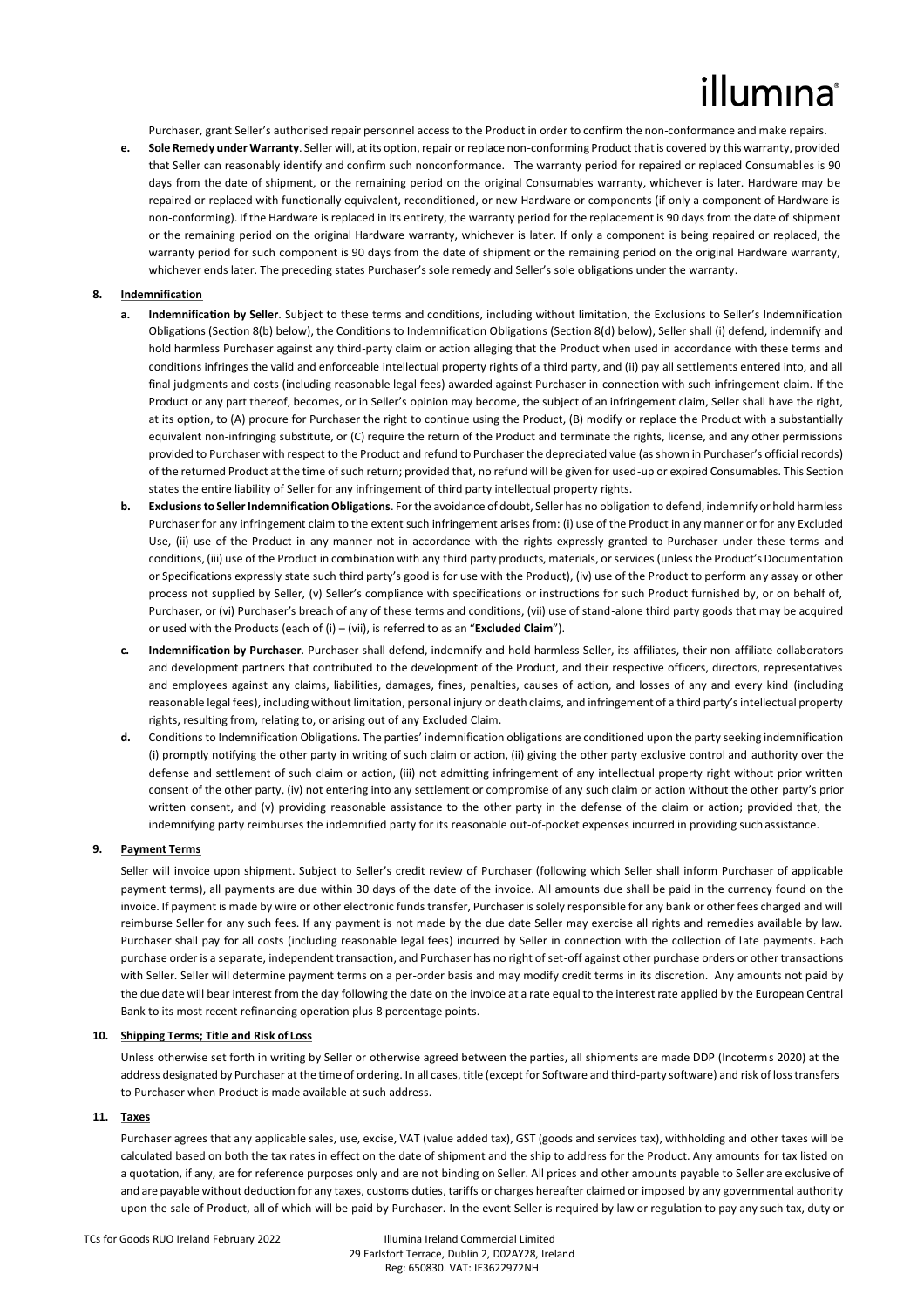# illumına

charge, such amount will be added to the purchase price or subsequently invoiced to the Purchaser.

### **12. General**

- **a. Applicability of Terms and Conditions**. These terms and conditions exclusively govern the ordering, purchase, supply, and use of Product, and override any conflicting, amending and/or additional terms contained in any purchase orders, invoices, or similar documents all of which are hereby rejected and are null and void. Seller's failure to object to any such terms shall not constitute a waiver by Seller, nor constitute acceptance by Seller of such terms and conditions. Third party products may be subject to additional terms and conditions.
- **b. Order Changes/Cancellations.** Orders for Products may not be changed or cancelled once placed.
- **c. Governing Law**. These terms and conditions, their interpretation, and the performance of the parties shall be governed by the laws of Republic of Ireland. Seller and Purchaser agree that the United Nations Convention on Contractsfor the International Sale of Goods shall not apply to these terms and conditions, including any terms in the Documentation. Subject to Condition 12(d) below, each party irrevocably agrees that the courts of Republic of Ireland shall have exclusive jurisdiction tosettle any dispute or claim under or in connection with these terms and conditions or its subject matter or formation.
- **d. Arbitration**. In Seller's sole discretion, any dispute, claim or controversy arising out of or relating to these terms and conditions, shall be finally settled under the Rules of Arbitration of the International Chamber of Commerce by one or more arbitrators appointed in accordance with said Rules. Arbitration shall be conducted in the English language and each party shall bear its own costs and expenses and an equal share of the arbitrator's and administrator's fees of arbitration. Neither party nor an arbitrator may disclose the existence, content, or results of any arbitration without the prior written consent of both parties, unless otherwise required by law. The decision of the arbitrator shall be final and binding on the parties, provided that, the arbitrator shall not have the authority to alter any explicit provision of these terms and conditions. Judgment on the award may be entered in any court having jurisdiction. This clause shall not preclude the parties from seeking provisional remedies in aid of arbitration from a court of appropriate jurisdiction.
- d. **Representations and Warranties**. Purchaser is not an authorised dealer, representative, reseller, or distributor of any of Seller's, or its affiliates', products or services. Purchaser represents and warrants that it (i) is not purchasing the Product on behalf of a third party, (ii) is not purchasing the Product in order to resell or distribute the Product to a third party, (iii) is not purchasing the Product in order to export the Product from the country into which Seller shipped the Product pursuant to the ship-to address designated by Purchaser at the time of ordering ("**Ship-To Country**"), and (iv) will not export the Product out of the Ship-To Country.
- **e. Remedies for Breach**. In addition to any remedies specified elsewhere under these terms and conditions, and any remedies available to Seller under law or in equity, in the event Purchaser breaches these terms and conditions, including without limitation Sections 2-4, Seller may do any, all, or any combination of the following: (i) cease performance, including without limitation, cease further shipments of Product, (ii) terminate the rights granted to Purchaser pursuant to Section 2 (Rights to Product Upon Purchase), (iii) terminate any service contracts then in effect for affected Product, (iv) terminate any remaining product warranty for the affected Product, or (v) require Purchaser to immediately pay any unpaid invoices.
- **f. Service Contracts**. If a Seller extended service contract for Hardware is being provided, then Seller's standard terms and conditions for such service contract shall exclusively govern such extended service contract.
- **g. Future Products**. Any future products and/or services ("**Unreleased Products**") are subject to new part numbers, pricing, and specifications and the acquisition of Product hereunder is not in reliance on the availability of any Unreleased Products.
- **h. Seller Affiliates**. Any actions or rights that may be performed or exercised by Seller may be performed or exercised by Seller itself or by any of its affiliates. By way of non-limiting example, Seller's affiliates may carry out shipment, servicing, invoicing and receipt of payment.
- **i. Force Majeure**. Seller is not responsible for any failure to perform or delay attributable in whole or in part to any cause beyond its reasonable control, including but not limited to acts of God, fire, flood, tornado, earthquake, hurricane, lightning, government actions, actual or threatened acts of war, terrorism, civil disturbance or insurrection, sabotage, pandemic, epidemic, labour shortages or disputes, failure or delay in delivery by Seller's suppliers or subcontractors, transportation difficulties, shortage of energy, raw materials or equipment, or Purchaser's fault or negligence. In the event of any such delay the delivery date shall be deferred for a period equal to the time lost by reason of thedelay.
- **j. Notices**. Any notice required or permitted shall be in writing and shall be deemed received when (i) delivered personally; (ii) 5 days after having been sent by registered or certified mail, return receipt requested, postage prepaid (or 10 days for international mail); or (iii) 1 day after deposit with a commercial express courier that provides written verification ofreceipt.
- e. **Seller Information**. Seller may maintain and use a database of orders and account information pertaining to Purchaser for purposes of order processing, maintaining records, assisting with future orders of Purchaser, and compliance with applicable laws and regulations. Purchaser may not disclose any financial terms of this transaction to any third party without the prior written consent of the Seller, except as (and only to the extent) required by securities or other applicable law. Purchaser grants to Seller a non-exclusive, fully paid-up, royaltyfree, worldwide, irrevocable, perpetual right and license, with the right to sublicense, to use and commercialise in any mannersuggestions, ideas or comments provided by Purchaser to Seller related to the Products.
- **k. Export Compliance**. The Products, any related technology, or information provided to Purchaser may be subject to restrictions and controls imposed by United States export control laws and regulations and other countries' applicable export control laws and regulations. Notwithstanding anything to the contrary in these terms and conditions, Purchaser agrees not to export, re-export, transfer, distribute, release, or use the Products, any related technology, or information sold to Purchaser into, any country or to any person or entity, or in any manner, in violation of such controls or any other laws, rules or regulations of any country, state orjurisdiction.
- **l. Healthcare Law Compliance**. Purchaser acknowledges and agrees that as a healthcare company, Seller, and Seller's affiliates, may be required by applicable law and regulation ("Healthcare Laws") to disclose the existence of these terms and conditions, the terms herein including financial terms, and the subject matter (e.g., the U.S. Sunshine Act, and state and foreign equivalents). Seller agrees it, and its affiliates, will disclose the least amount of information as possible in order to comply with such Healthcare Laws.
- **m. Publicity**. Purchaser agrees that it shall not issue any press release or make any public statement regarding acquisition of the Products,